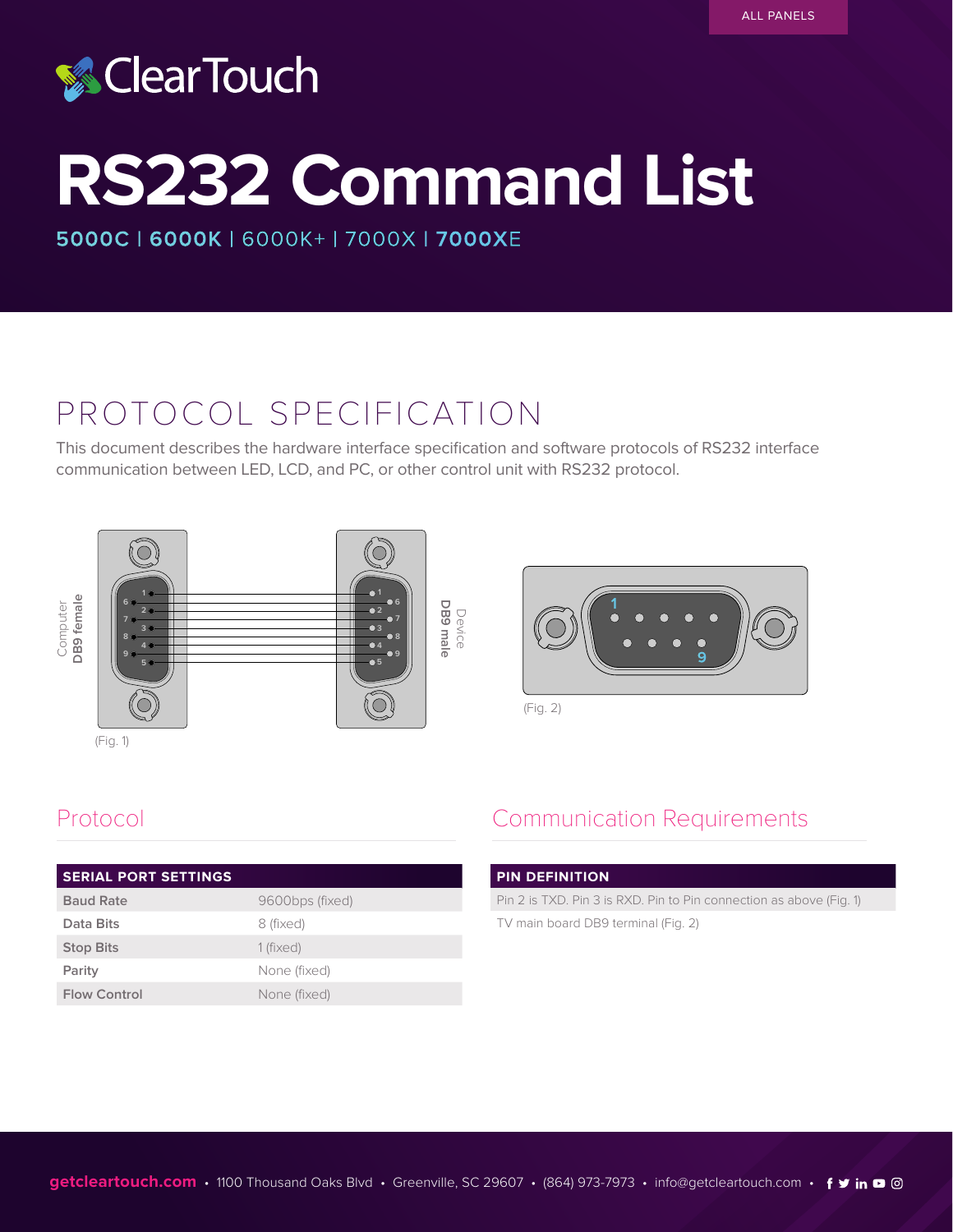| <b>SET COMMANDS</b> |                |                               |                            |              |                |
|---------------------|----------------|-------------------------------|----------------------------|--------------|----------------|
| <b>TYPE</b>         | <b>COMMAND</b> | <b>NAME</b>                   | ID                         | <b>RANGE</b> | <b>EXAMPLE</b> |
| Power               | 30             | 000: Backlight Off            | 3A 30 31 53 30 30 30 30 0d |              |                |
|                     | 30             | 001: Backlight On             | 3A 30 31 53 30 30 30 31 0d |              |                |
|                     | 30             | 002: Power Off                | 3A 30 31 53 30 30 30 32 0d |              |                |
|                     | 30             | 003: Power On                 | 3A 30 31 53 30 30 30 33 0d |              |                |
| <b>Treble</b>       | 31             | $000$ $^{\circ}$ 100          | 3A 30 31 53 31 30 35 30 0d | 000-100      | 50             |
| <b>Bass</b>         | 32             | $000$ $^{\prime\prime}$ 100   | 3A 30 31 53 32 31 30 30 0d | 000-100      | 100            |
| <b>Balance</b>      | 33             | $000$ $^{\circ}$ 100          | 3A 30 31 53 33 30 35 30 0d | 000-100      | 50             |
| Contrast            | 34             | 000 $\degree$ 100             | 3A 30 31 53 34 30 35 30 0d | 000-100      | 50             |
| <b>Brightness</b>   | 35             | $000$ $^{\circ}$ 100          | 3A 30 31 53 35 30 35 30 0d | 000-100      | 50             |
| <b>Sharpness</b>    | 36             | $000$ $^{\circ}$ 100          | 3A 30 31 53 36 30 31 30 0d | 000-100      | 10             |
| <b>Sound Mode</b>   | 37             | 000: Movie                    | 3A 30 31 53 37 30 30 30 0d |              |                |
|                     | 37             | 001: Standard                 | 3A 30 31 53 37 30 30 31 0d |              |                |
|                     | 37             | 002: Custom                   | 3A 30 31 53 37 30 30 32 0d |              |                |
|                     | 37             | 003: Classroom                | 3A 30 31 53 37 30 30 33 0d |              |                |
|                     | 37             | 004: Meeting                  | 3A 30 31 53 37 30 30 34 0d |              |                |
| Volume              | 38             | $000$ $^{\prime\prime}$ 100   | 3A 30 31 53 38 30 35 30 0d | 000-100      | 50             |
| Mute                | 39             | 000: Off                      | 3A 30 31 53 39 30 30 30 0d |              |                |
|                     | 39             | 001: On                       | 3A 30 31 53 39 30 30 31 0d |              |                |
| <b>Video Source</b> | 3A             | 000: VGA                      | 3A 30 31 53 3A 30 30 30 0d |              |                |
|                     | 3A             | 001: HDMI1                    | 3A 30 31 53 3A 30 30 31 0d |              |                |
|                     | 3A             | 002: HDMI2                    | 3A 30 31 53 3A 30 30 32 0d |              |                |
|                     | 3A             | 003: AV                       | 3A 30 31 53 3A 30 30 33 0d |              |                |
|                     | 3A             | 022: HDMI4                    | 3A 30 31 53 3A 30 32 32 0d |              |                |
|                     | 3A             | 021: HDMI3                    | 3A 30 31 53 3A 30 32 31 0d |              |                |
|                     | 3A             | 031: VGA2                     | 3A 30 31 53 3A 30 33 31 0d |              |                |
|                     | 3A             | 032: VGA3                     | 3A 30 31 53 3A 30 33 32 0d |              |                |
|                     | 3A             | 051: TV                       | 3A 30 31 53 3A 30 35 31 0d |              |                |
|                     | 3A             | 101: Android                  | 3A 30 31 53 3A 31 30 31 0d |              |                |
|                     | 3A             | 103: Slot in PC               | 3A 30 31 53 3A 31 30 33 0d |              |                |
|                     | 3A             | 007: Display Port             | 3A 30 31 53 3A 30 30 37 0d |              |                |
|                     | 3A             | 102: Android +                | 3A 30 31 53 3A 31 30 32 0d |              |                |
| <b>Aspect Ratio</b> | 3B             | 000:16:9                      | 3A 30 31 53 3B 30 30 30 0d |              |                |
|                     | $3\mathsf{B}$  | 001:4:3                       | 3A 30 31 53 3B 30 30 31 0d |              |                |
|                     | 3B             | 002: PTP                      | 3A 30 31 53 3B 30 30 32 0d |              |                |
| Language            | ЗC             | 000: English                  | 3A 30 31 53 3C 30 30 30 0d | Android      |                |
|                     | 3C             | 001: Français                 | 3A 30 31 53 3C 30 30 31 0d |              |                |
|                     | ЗC             | 002: Español                  | 3A 30 31 53 3C 30 30 32 0d |              |                |
|                     | 3C             | 003: Chinese<br>(traditional) | 3A 30 31 53 3C 30 30 33 0d |              |                |
|                     | 3C             | 004: Chinese                  | 3A 30 31 53 3C 30 30 34 0d |              |                |
|                     | 3C             | 005: Português                | 3A 30 31 53 3C 30 30 35 0d |              |                |
|                     | 3C             | 006: German                   | 3A 30 31 53 3C 30 30 36 0d |              |                |
|                     | 3C             | 007: Dutch                    | 3A 30 31 53 3C 30 30 37 0d |              |                |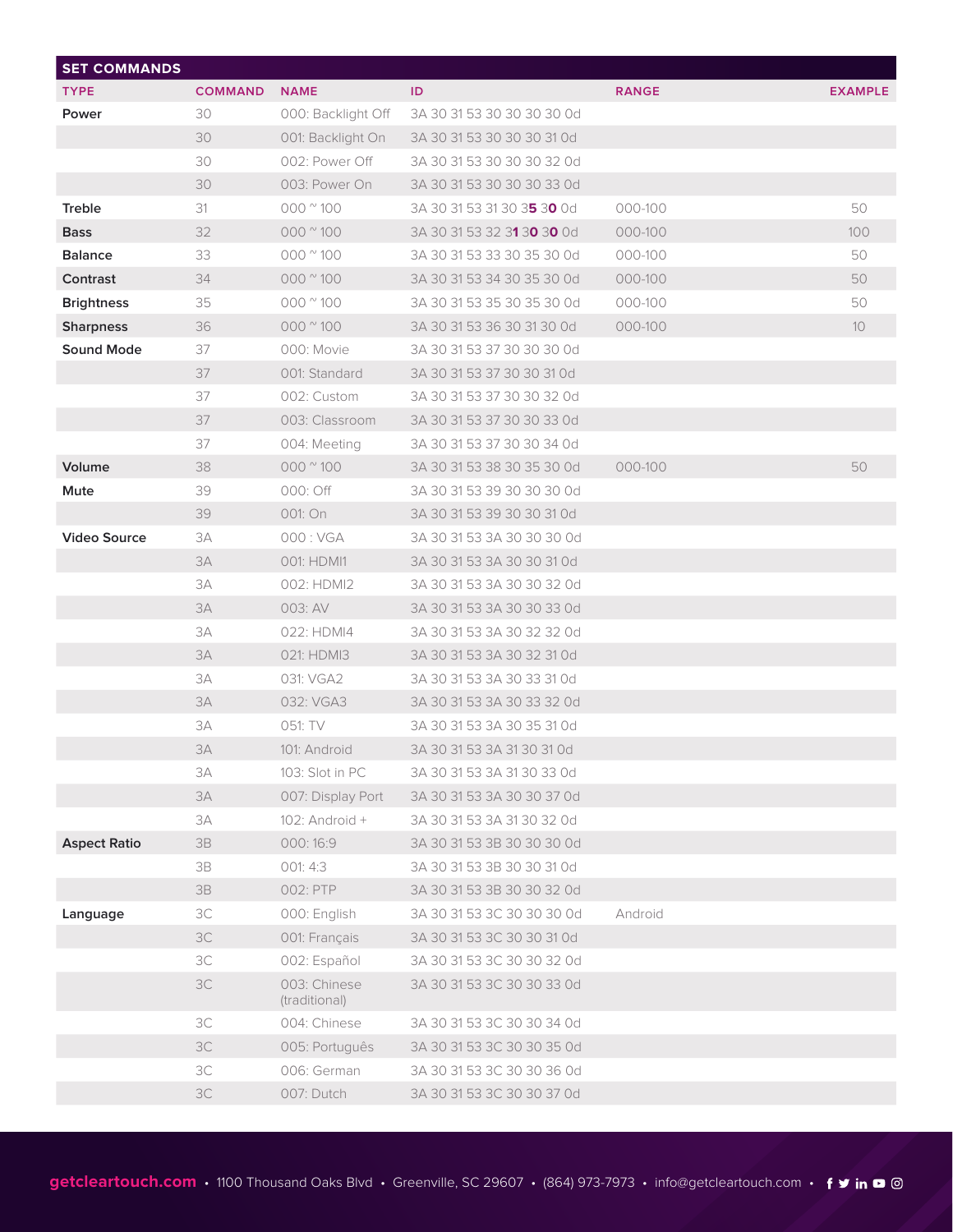| <b>SET COMMANDS (CONTINUED)</b> |                |                             |                                              |              |                |
|---------------------------------|----------------|-----------------------------|----------------------------------------------|--------------|----------------|
| <b>TYPE</b>                     | <b>COMMAND</b> | <b>NAME</b>                 | ID                                           | <b>RANGE</b> | <b>EXAMPLE</b> |
| Language                        | 3C             | 008: Polish                 | 3A 30 31 53 3C 30 30 38 0d                   |              |                |
|                                 | 3C             | 009: Russia                 | 3A 30 31 53 3C 30 30 39 0d                   |              |                |
|                                 | 3C             | 010: Czech                  | 3A 30 31 53 3C 30 31 30 0d                   |              |                |
|                                 | 3C             | 011: Danish                 | 3A 30 31 53 3C 30 31 31 0d                   |              |                |
|                                 | 3C             | 012: Swedish                | 3A 30 31 53 3C 30 31 32 0d                   |              |                |
|                                 | 3C             | 013: Italian                | 3A 30 31 53 3C 30 31 33 0d                   |              |                |
|                                 | 3C             | 014: Romanian               | 3A 30 31 53 3C 30 31 34 0d                   |              |                |
|                                 | 3C             | 015: Norwegian              | 3A 30 31 53 3C 30 31 35 0d                   |              |                |
|                                 | 3C             | 016: Finnish                | 3A 30 31 53 3C 30 31 36 0d                   |              |                |
|                                 | 3C             | 017: Greek                  | 3A 30 31 53 3C 30 31 37 0d                   |              |                |
|                                 | 3C             | 018: Turkish                | 3A 30 31 53 3C 30 31 38 0d                   |              |                |
|                                 | 3C             | 019: Arabic                 | 3A 30 31 53 3C 30 31 39 0d                   |              |                |
|                                 | 3C             | 020: Japanse                | 3A 30 31 53 3C 30 32 30 0d                   |              |                |
|                                 | 3C             | 021: Ukraine                | 3A 30 31 53 3C 30 32 31 0d                   |              |                |
| <b>Picture Mode</b>             | 3D             | 000: Standard               | 3A 30 31 53 3D 30 30 30 0d                   |              |                |
|                                 | 3D             | 001: Bright                 | 3A 30 31 53 3D 30 30 31 0d                   |              |                |
|                                 | 3D             | 002: Soft                   | 3A 30 31 53 3D 30 30 32 0d                   |              |                |
|                                 | 3D             | 003: Customer               | 3A 30 31 53 3D 30 30 33 0d                   |              |                |
| Hue (Color)                     | 3E             | $000$ $^{\circ}$ 100        | 3A 30 31 53 3E 30 33 30 0d                   | 000-100      | 30             |
| <b>Backlight</b>                | 3F             | 000 $\degree$ 100           | 3A 30 31 53 3F 30 35 30 0d                   | 000-100      | 50             |
| <b>Color Temp</b>               | 40             | 000: Cool                   | 3A 30 31 53 40 30 30 30 0d                   |              |                |
|                                 | 40             | 001: Standard               | 3A 30 31 53 40 30 30 31 0d                   |              |                |
|                                 | 40             | 002: Warm                   | 3A 30 31 53 40 30 30 32 0d                   |              |                |
| <b>Remote Control</b>           | 41             | $000:Vol +$                 | 3A 30 31 53 41 30 30 30 0d                   |              |                |
|                                 | 41             | $001: Vol -$                | 3A 30 31 53 41 30 30 31 0d                   |              |                |
|                                 | 41             | 010: Remote UP              | 3A 30 31 53 41 30 31 30 0d                   |              |                |
|                                 | 41             |                             | 011: Remote DOWN 3A 30 31 53 41 30 31 31 0d  |              |                |
|                                 | 41             | 012: Remote LEFT            | 3A 30 31 53 41 30 31 32 0d                   |              |                |
|                                 | 41             |                             | 013: Remote RIGHT 3A 30 31 53 41 30 31 33 0d |              |                |
|                                 | 41             | 014: Remote OK              | 3A 30 31 53 41 30 31 34 0d                   |              |                |
|                                 | 41             | 020: Remote Menu<br>Key     | 3A 30 31 53 41 30 32 30 0d                   |              |                |
|                                 | 41             | 021: Remote Input<br>Source | 3A 30 31 53 41 30 32 31 0d                   |              |                |
|                                 | 41             | 022: Remote Exit            | 3A 30 31 53 41 30 32 32 0d                   |              |                |
|                                 | 41             | 031: Blank                  | 3A 30 31 53 41 30 33 31 0d                   |              |                |
|                                 | 41             | 032: Freeze                 | 3A 30 31 53 41 30 33 32 0d                   |              |                |
| IR                              | 42             | 000: Enable                 | 3A 30 31 53 42 30 30 30 0d                   |              |                |
|                                 | 42             | 001: Disable                | 3A 30 31 53 42 30 30 31 0d                   |              |                |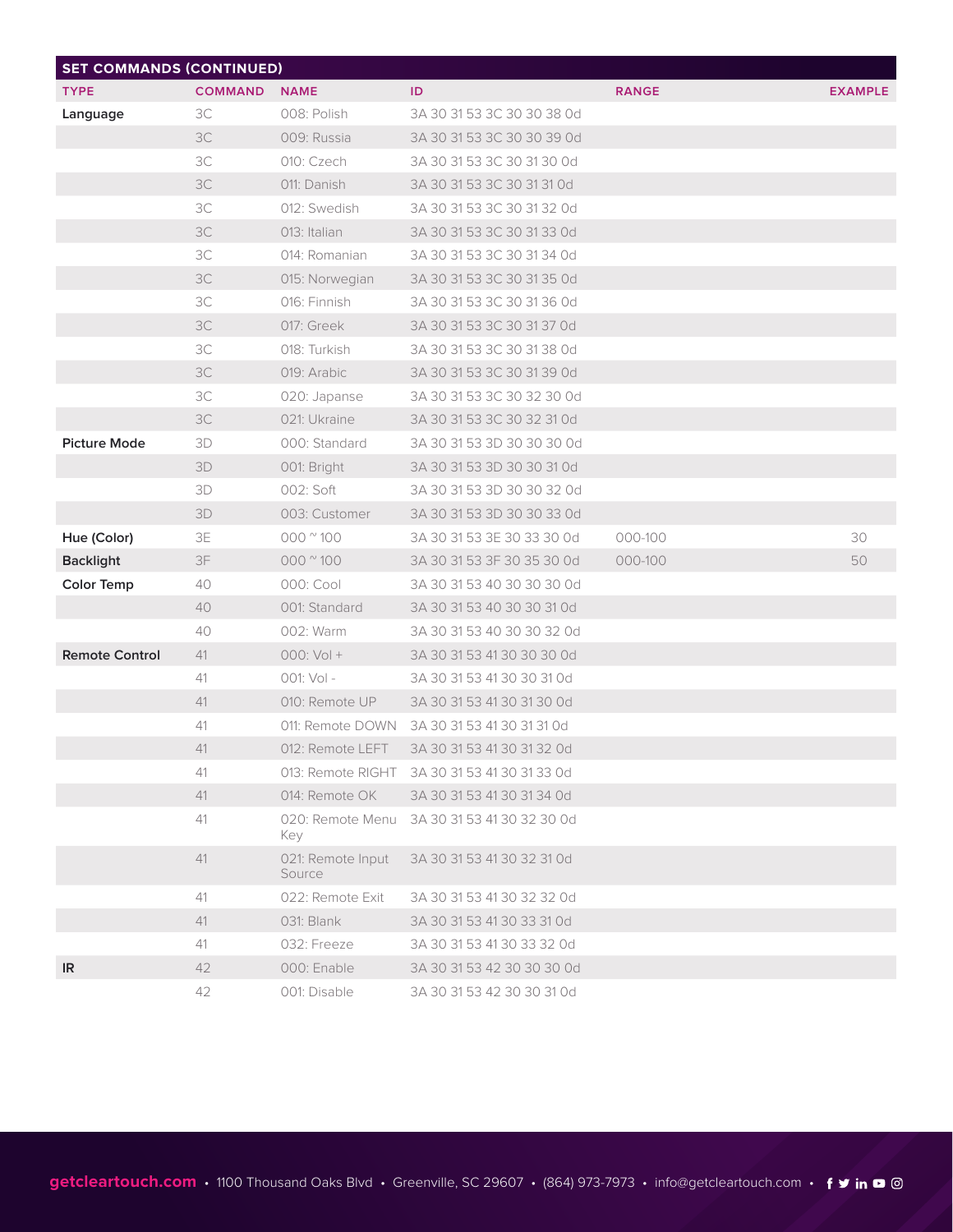| <b>GET COMMANDS</b> |                |                               |                            |                            |                |
|---------------------|----------------|-------------------------------|----------------------------|----------------------------|----------------|
| <b>TYPE</b>         | <b>COMMAND</b> | <b>NAME</b>                   | ID                         | <b>RESPONSE</b>            | <b>EXAMPLE</b> |
| Power               | 30             | 000: Backlight Off            | 3A 30 31 47 30 30 30 30 0D | 3A 30 31 72 30 30 30 30 0D |                |
|                     | 30             | 001: Backlight On             | 3A 30 31 47 30 30 30 30 0D | 3A 30 31 72 30 30 30 31 0D |                |
|                     | 30             | 002: Power Off                | 3A 30 31 47 30 30 30 30 0D | 3A 30 31 72 30 30 30 32 0D |                |
| <b>Treble</b>       | 31             | $000$ $^{\circ}$ 100          | 3A 30 31 47 31 30 30 30 0D | 3A 30 31 72 31 30 35 30 OD | 050            |
| <b>Bass</b>         | 32             | $000$ $^{\circ}$ 100          | 3A 30 31 47 32 30 30 30 0D | 3A 30 31 72 32 30 35 30 0D | 050            |
| <b>Balance</b>      | 33             | $000$ $^{\circ}$ 100          | 3A 30 31 47 33 30 30 30 0D | 3A 30 31 72 33 30 35 30 0D | 050            |
| Contrast            | 34             | $000$ $^{\circ}$ 100          | 3A 30 31 47 33 30 30 30 0D | 3A 30 31 72 34 30 35 30 0D | 050            |
| <b>Brightness</b>   | 35             | $000$ $^{\circ}$ 100          | 3A 30 31 47 35 30 30 30 0D | 3A 30 31 72 35 30 35 30 0D | 050            |
| <b>Sharpness</b>    | 36             | $000$ $^{\circ}$ 100          | 3A 30 31 47 35 30 30 30 0D | 3A 30 31 72 36 30 31 30 OD | 010            |
| <b>Sound Mode</b>   | 37             | 000: Movie                    | 3A 30 31 47 37 30 30 30 0D | 3A 30 31 72 37 30 30 30 0D |                |
|                     | 37             | 001: Standard                 | 3A 30 31 47 37 30 30 30 0D | 3A 30 31 72 37 30 30 31 0D |                |
|                     | 37             | 002: Custom                   | 3A 30 31 47 37 30 30 30 0D | 3A 30 31 72 37 30 30 32 0D |                |
|                     | 37             | 003: Classroom                | 3A 30 31 47 37 30 30 30 0D | 3A 30 31 72 37 30 30 33 0D |                |
|                     | 37             | 004: Meeting                  | 3A 30 31 47 37 30 30 30 0D | 3A 30 31 72 37 30 30 34 0D |                |
| Volume              | 38             | $000$ $^{\circ}$ 100          | 3A 30 31 47 38 30 30 30 0D | 3A 30 31 72 38 30 35 30 0D | 050            |
| Mute                | 39             | 000: Off                      | 3A 30 31 47 39 30 30 30 0D | 3A 30 31 72 39 30 30 30 0D |                |
|                     | 39             | 001: On                       | 3A 30 31 47 39 30 30 30 0D | 3A 30 31 72 39 30 30 31 0D |                |
| <b>Video Source</b> | 3A             | 000: VGA                      | 3A 30 31 47 3A 30 30 30 0D | 3A 30 31 72 3A 30 30 30 0D |                |
|                     | 3A             | 001: HDMI1                    | 3A 30 31 47 3A 30 30 30 0D | 3A 30 31 72 3A 30 30 31 0D |                |
|                     | 3A             | 002: HDMI2                    | 3A 30 31 47 3A 30 30 30 0D | 3A 30 31 72 3A 30 30 32 OD |                |
|                     | 3A             | 003: CVBS / AV                | 3A 30 31 47 3A 30 30 30 0D | 3A 30 31 72 3A 30 30 33 0D |                |
|                     | 3A             | 022: HDMI4                    | 3A 30 31 47 3A 30 30 30 0D | 3A 30 31 72 3A 30 32 32 0D |                |
|                     | 3A             | 021: HDMI3                    | 3A 30 31 47 3A 30 30 30 0D | 3A 30 31 72 3A 30 32 31 0D |                |
|                     | 3A             | 031: VGA2                     | 3A 30 31 47 3A 30 30 30 0D | 3A 30 31 72 3A 30 33 31 0D |                |
|                     | 3A             | 032: VGA3                     | 3A 30 31 47 3A 30 30 30 0D | 3A 30 31 72 3A 30 33 32 OD |                |
|                     | 3A             | 051: TV                       | 3A 30 31 47 3A 30 30 30 0D | 3A 30 31 72 3A 30 35 31 0D |                |
|                     | 3A             | 101: Android                  | 3A 30 31 47 3A 30 30 30 0D | 3A 30 31 72 3A 31 30 31 0D |                |
|                     | 3A             | 103: Slot in PC               | 3A 30 31 47 3A 30 30 30 0D | 3A 30 31 72 3A 31 30 33 OD |                |
|                     | 3A             | 007: Display Port             | 3A 30 31 47 3A 30 30 30 0D | 3A 30 31 72 3A 30 30 37 0D |                |
|                     | 3A             | 102: Android +                | 3A 30 31 47 3A 30 30 30 0D | 3A 30 31 72 3A 31 30 32 OD |                |
|                     | 3A             | 104: Type-C1                  | 3A 30 31 47 3A 30 30 30 0D | 3A 30 31 72 3A 31 30 34 0D |                |
|                     | 3A             | 105: Type-C2                  | 3A 30 31 47 3A 30 30 30 0D | 3A 30 31 72 3A 31 30 35 OD |                |
| <b>Aspect Ratio</b> | 3B             | 000:16:9                      | 3A 30 31 47 3B 30 30 30 0D | 3A 30 31 72 3B 30 30 30 0D |                |
|                     | 3B             | 001:4:3                       | 3A 30 31 47 3B 30 30 30 0D | 3A 30 31 72 3B 30 30 31 0D |                |
|                     | 3B             | 002: PTP                      | 3A 30 31 47 3B 30 30 30 0D | 3A 30 31 72 3B 30 30 32 0D |                |
| Language            | 3C             | 000: English                  | 3A 30 31 47 3C 30 30 30 0D | 3A 30 31 72 3C 30 30 30 0D | Android        |
|                     | 3C             | 001: Français                 | 3A 30 31 47 3C 30 30 30 0D | 3A 30 31 72 3C 30 30 31 0D |                |
|                     | 3C             | 002: Español                  | 3A 30 31 47 3C 30 30 30 0D | 3A 30 31 72 3C 30 30 32 0D |                |
|                     | 3C             | 003: Chinese<br>(traditional) | 3A 30 31 47 3C 30 30 30 0D | 3A 30 31 72 3C 30 30 33 0D |                |
|                     |                |                               |                            |                            |                |
|                     | 3C             | 004: Chinese                  | 3A 30 31 47 3C 30 30 30 0D | 3A 30 31 72 3C 30 30 34 0D |                |
|                     | 3C             | 005: Português                | 3A 30 31 47 3C 30 30 30 0D | 3A 30 31 72 3C 30 30 35 0D |                |